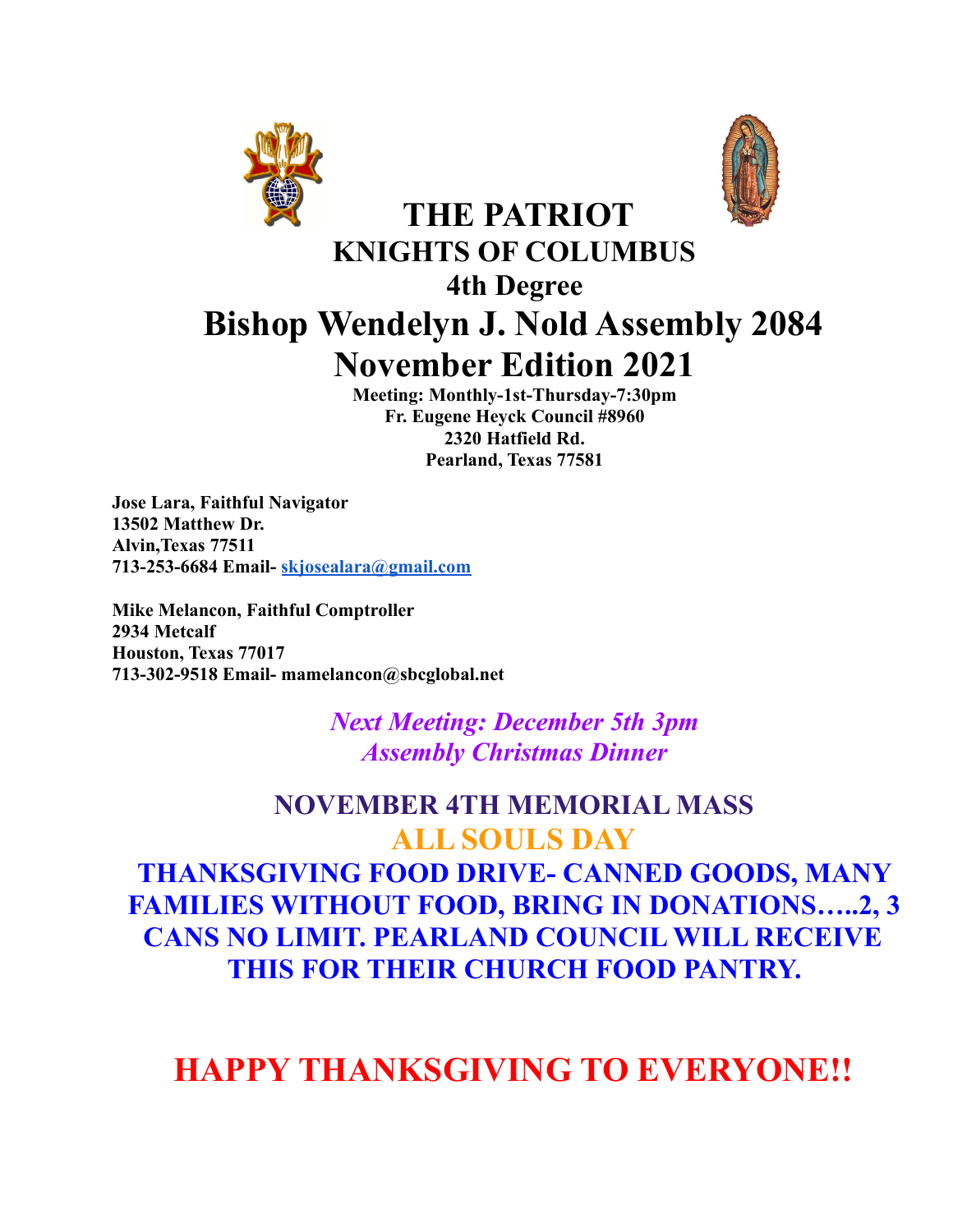### *Faithful Navigator*

*Every member we have is very special in our Assembly, we must fill out the last rites form so that everyone can have a wonderful funeral. We can be there for you and especially for your family. Let your family see what we are about and why you joined the 4th degree. Also what a beautiful service it is for you, the Sir Knight. Please know that I or the next navigator may never have met you but you are still valued as one our Sir Knights..once again I thank all of my brothers out there for doing what you do because we do it the best and we are sincere all the time...VIVAT JESUS, TEMPUS FUGIT, MEMENTO MORI..LOVE JESUS, YOUR FAMILY AND YOUR BROTHER KNIGHT ….*

*So let's not forget to plan for our time, fill out your Last Rites so we have it on file. I already have had 2 without any wishes……….form on our website...*

*Please check out our new website, www.assembly2084.com. By logging onto the website, you are able to pay your dues, read the past newsletters, print a last rites request, and view pictures of our Assembly turnouts.*



All Souls Day is a holy day, set aside for honoring the dead. The day is primarily celebrated in the Catholic Church and is also celebrated in the Eastern Orthodox Churches. According to Catholic belief, the soul of a person who dies can go to one of three places. The first is heaven, where a person who dies in a state of perfect grace and communion with God goes. The second is hell, where those who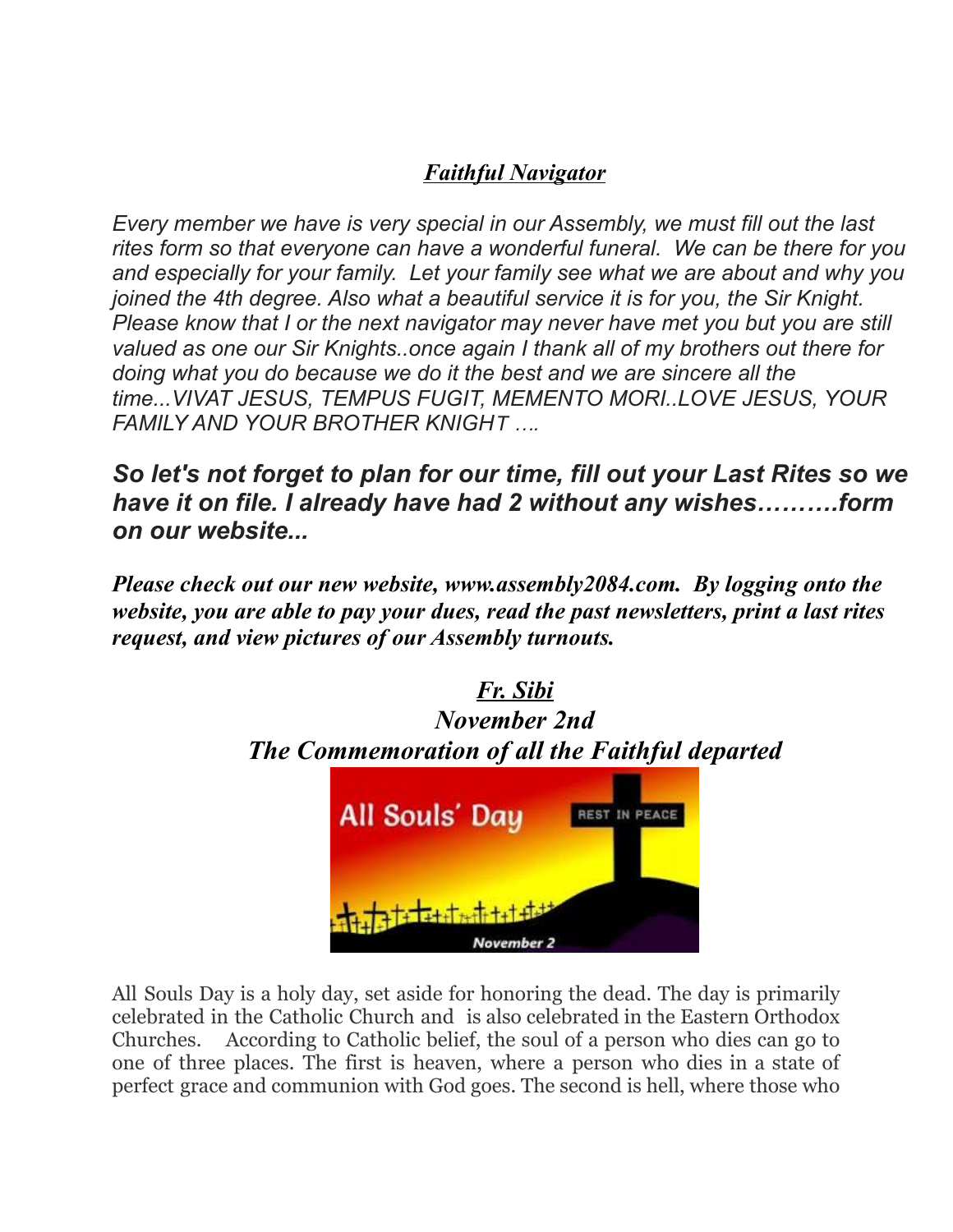die in a state of mortal sin are naturally condemned by their choice. The intermediate option is purgatory, which is thought to be where most people, free of mortal sin, but still in a state of lesser sin, must go.

Purgatory is necessary so that souls can be cleansed and perfected before they enter into heaven. There is a scriptural basis for this belief. The primary reference is in 2 Maccabees, 12:26 and 12:32. "Turning to supplication, they prayed that the sinful deed might be fully blotted out... Thus, made atonement for the dead that they might be free from sin."

Additional references are found in Zechariah, Sirach, and the Gospel of Matthew. Jewish tradition also reinforces this belief as well as the tradition and teaching of the Church. Consistent with these teachings and traditions, Catholics believe that through the prayers of the faithful on Earth, the dead are cleansed of their sins so they may enter into heaven. In other words, when they died, they had not yet attained full sanctification and moral perfection, a requirement for entrance into Heaven. This sanctification is carried out afterward in Purgatory.

All Souls Day is celebrated in much of the western world on November 2. Other rites have their own celebrations. All Souls Day is not a holy day of obligation. It should not be confused with All Saints' Day, which is a holy day of obligation.

Fr. Sibi Kunninu, MS Faithful Friar.

# *Good of the Order August*

*Let's keep all our Sir Knights and Families in our prayers, our prayers give them hope and peace. Please also pray for an end to abortion, our nation, persecuted christians all around the world and for families to stay together. PRAY FOR All who have left our faith and those are considering to leave.!!!*

*Gilbert Ramos, Glen &Lita Williams, Clark Moreno, Angie Guzman, Johnny-O, Henry Skinner, Sylvia Capatillo, Carl Johnson, Mario Martinez, Jesse Longoria, Guadalupe Ortiz, Pauleen Olsovsky, Glen Williams, Cari, Johnson, Fr. Douglas, Leroy Chiasson, Maria Mata, Ray Racca, Kelly Reny, Petra Gutierrez, Edward Moreno, Della Ermis, John Silva and Fred Rodrigues. John Maclaughlin, Tony Girby, Dick Solocke, BREAUX FAMILY, NIXON FAMILY, MARTINEZ FAMILY, GUTIERREZ FAMILY, DELGADO FAMILY AND PREVOST FAMILY. Rest in Peace---Clyde (Joe) Prevost, Richard Delgado*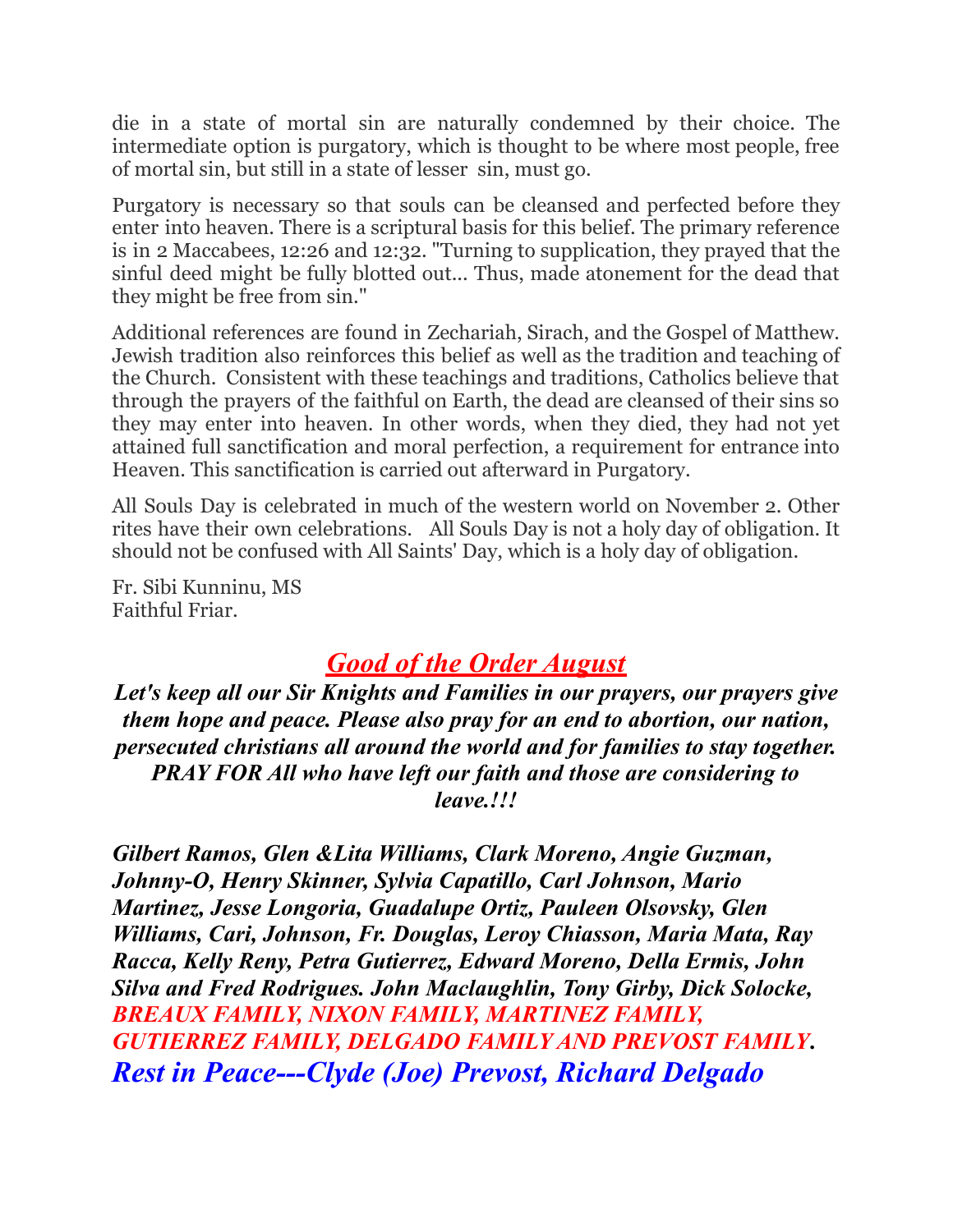### *FOOD DRIVE LETS MAKE THIS HAPPEN!!TOO MANY WITHOUT!!!!*

Please remember that we hold a voluntary Food Drive at each meeting. Any Sir Knight wishing to participate may bring non-perishable food items to the meeting. Whichever Council is responsible for cooking that evening's meal will gather the food after the meeting and take it to their local food pantry or food bank. Dry groceries and non-perishable food staples are always greatly needed by the food pantries and are very much appreciated.

#### **FUTURE TURN OUTS:**

#### **Assembly 2084 Memorial Mass(Pearland KC Hall)**

**November 4th,2021**

**We will be having our annual Memorial Mass on Thursday November 4th 2021. Our celebrant will be Fr.Sibi, Mass begins @ 7pm and immediately following we will have our dinner, Please bring your lovely wives, we will practice social distancing, those who choose to wear their masks please do so.**

**Please arrive by 6:15pm so we may start promptly at 7pm. Those who have their uniforms are welcomed to wear, anyone who has their tuxedo also welcomed to wear and join us..**

#### *Council 6403 Memorial Mass*

*6403 is requesting our assistance with Honor Guard on the Memorial Mass at council 6403 on November 7th,2021. FR. BEN SMAISTRLA will be our celebrant. Flag ceremony 2:50pm, Assemble at 2:15pm in the hall, Line up at 2:40pm, Mass @ 3pm, Columbus Club in Alvin,Texas formerly KC hall, 129 CR146 off Hwy 6 Alvin,Texas 77511*

*CORPORATE COMMUNION MASS NOVEMBER 14TH, 2021..SACRED HEART OF JESUS COMMUNITY CATHOLIC CHURCH 8am 6502 CR 48 Manvel,Texas 77578 Assemble in Cry Room 7:15 Line up 7:45 am Mass 8am*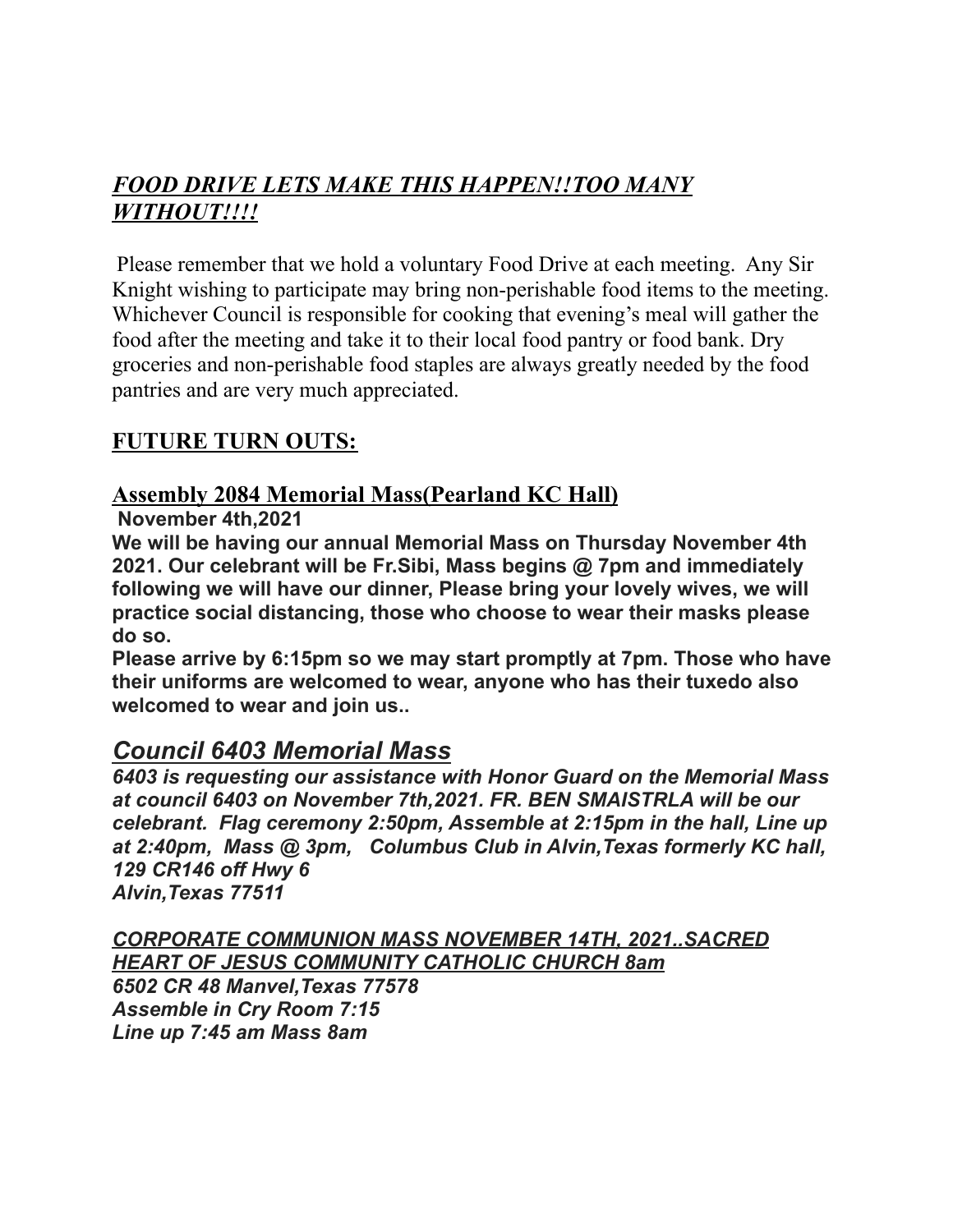#### *CORPORATE COMMUNION MASS NOVEMBER 21,2021 ST HELEN*

ASSEMBLE 8:20AM BRIDES ROOM, LINEUP-845AM MASS-9AM The Fourth Degree will provide an Honor Guard at Mass on the date of and the uniform of the 4th Degree is required. Sir Knights not wearing the complete uniform will not be allowed to participate in the honor guard activities.

# *UNIFORM INFO*

# *[https://www.kofcuniform.com](https://www.kofcuniform.com/uniform-packages/package/knights-of-columbus-executive-fit-uniform-package-uniform-package/)*

Please click on this link and it will take you to the official website for all new uniforms, accessories, replacements, patches and more so check it out, its and all in one shop.

**The Assembly is selling baseball caps, they are black with our Assembly Emblem on them. They are \$10. Shirts will be sold in the new year and will be announced with ample time…..**

### *POTENTIAL SIR KNIGHTS*

*Sir Knights, please encourage any potential brother Knights to join our Assembly as we all know that someone asked us to join and I do speak for many, it was a great decision. We are a very active Assembly and we have the best Color Guard and Honor Guard in Houston and surrounding areas. So please if you think there is a potential Sir Knight with a good heart invite him to join and help him get here….*

### **CMG Safe Haven online replacing VIRTUS Training**

As you have seen from previous e-mails, ALL KNIGHTS OF COLUMBUS ACTIVITIES now require any and all members to have completed the VIRTUS, now **Safe Haven** training. In addition to Council verification, ALL ASSEMBLIES are required to have a list. Below is what we will need for compliance**. I am asking each Grand Knight to provide a list from his respective Council as soon as possible. Safe Haven online [https://GalvestonHouston.CMGConnect.org/](https://galvestonhouston.cmgconnect.org/)**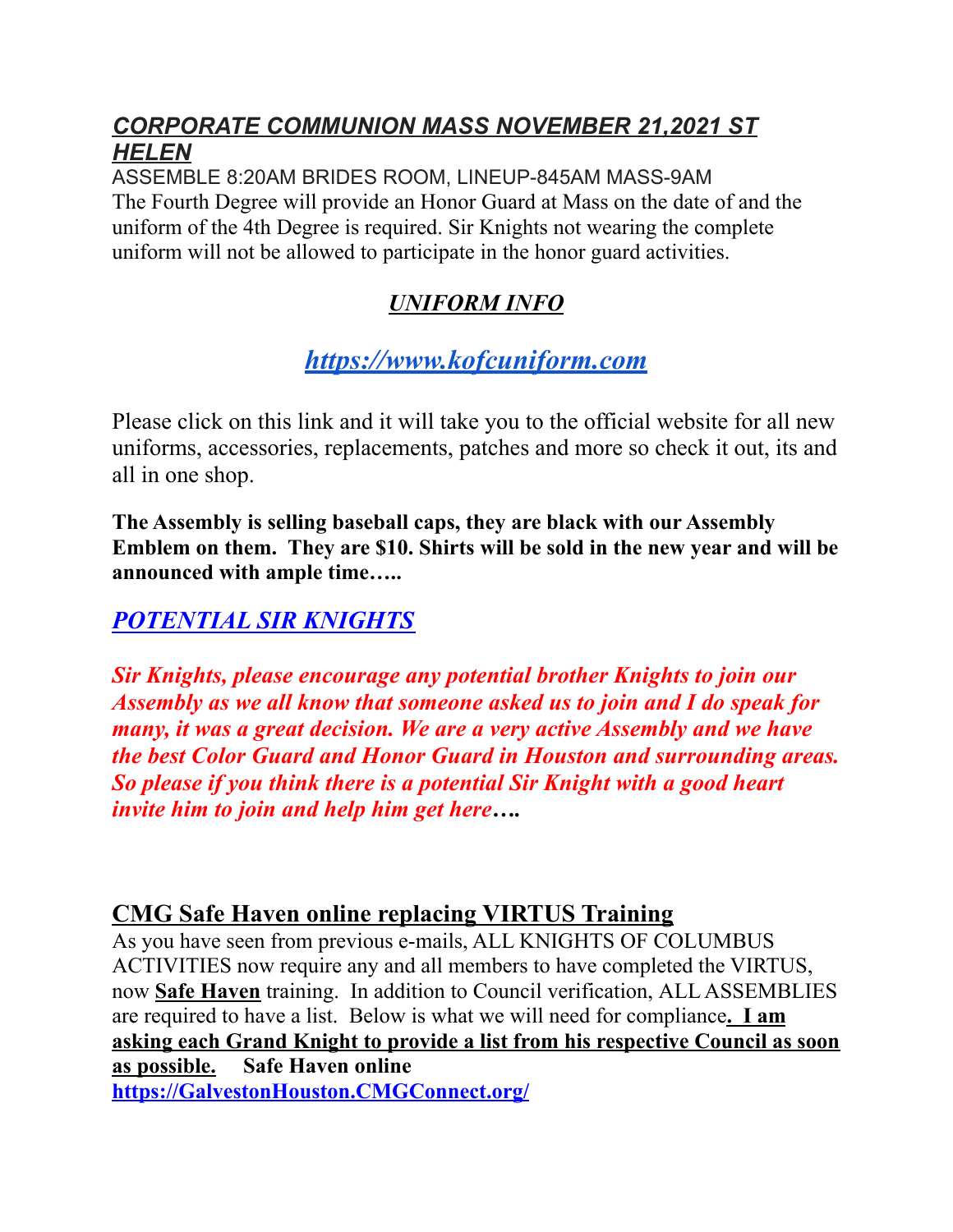**Member's full name, Member Number, Assembly Number, Council Number, Parish Name. Date of Safe Haven Certification, Expiration Date of Safe Haven Certification. This is a requirement of all Knights that work in any parish activity.**

**Dues for 2022 Fraternal Year.** We strive to send all bills electronically to save on postage, but if you don't have email, you should receive your notice by mail. Please take advantage of our website to pay your dues. If there is a financial hardship contact either FC Mike Melancon or FN Jose Lara. Please pay promptly in order to spare the Faithful Comptroller, Mike Melancon, the trouble of sending out multiple and repeated reminders throughout the Spring. The dues are \$36 a year and you can find SK Mike Melancon's address on the front page of this newsletter where payment can be mailed. **Remember that you can always pay early, and/or pay for multiple years in advance and avoid the yearly hassle. Contact the Comptroller, Mike Melancon or me for information on how to do this.**

#### **PLEASE KEEP YOUR CONTACTS UPDATED**

Remember to provide us with any changes or updates to your address, phone number or email address so that we can accurately maintain the Assembly's (and Supremes') records and database. If, for any reason, you do not receive your monthly newsletter by the end of the first week of the month, either by email or by US mail, please let us know promptly. If you have access to email, please let us know so that the Assembly can send you the monthly newsletter and timely information and notices throughout the month by email. The postage and printing expense for the monthly newsletters remains the Assembly's largest single on-going monthly expense! Anything that we can do to reduce the number of SK's receiving the newsletter by "snail" mail (U.S. Postal mail) will benefit the Assembly, be greatly appreciated, and allow you to receive more timely information and activity updates between the monthly newsletters. **WEBSITE IS……..**

**[www.assembly2084.com](http://www.assembly2084.com)**

### *PAST TURN OUTS*

# *SK Participants at Firefighters Mass - Oct. 17, 2021*

The following five (5) Sir Knights form Bishop Wendelin J. Nold Assembly #2084 participated in the Annual Diocesan Firefighters Mass held at the Co-Cathedral of the Sacred Heart on Sunday, October 17th, 2021: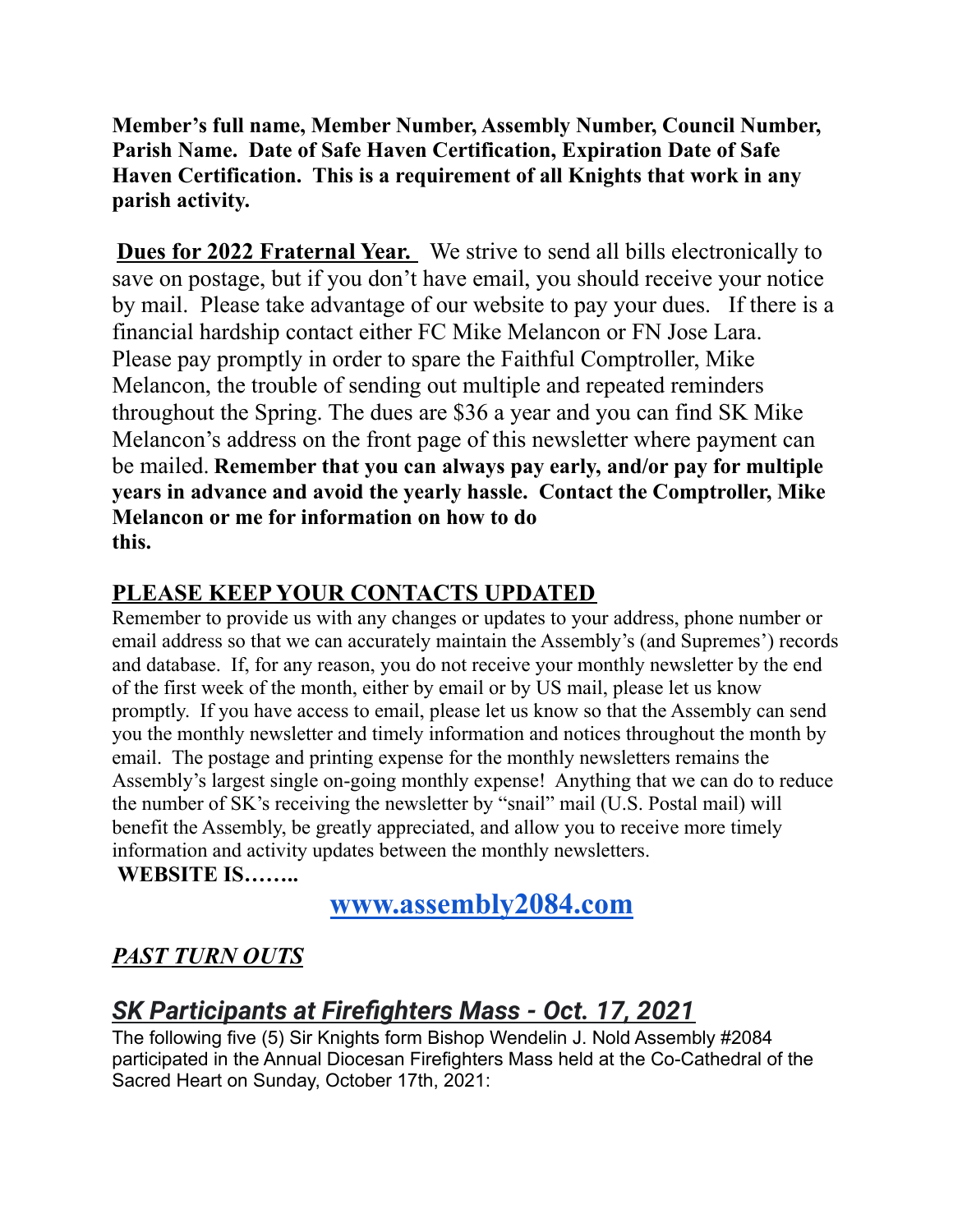Jose Lara, FN, Mike Melancon, PFN, Marshal, Bill Prindiville, PFN, Richard Valdez Steven Valdez

# *SK Participants at SK C. J. Prevost's Visitation and Rosary Monday, October 18th, 2021*

The following sixteen (16) Sir Knights from Bishop Wendelin J. Nold Assembly #2084 participated in the Full New Uniform turn-out as Honor Guard for SK Clyde (Joe) Prevost's Visitation and Rosary Services held at South Park Funeral Home on Monday evening, October 18th, 2021: Jesus Canales, Joseph Chien, Teddy Cuaping, Marshal, Craig Guth, PFN,Rich Johnson, Jose Lara, FN, Jose Marquina, Mike Melancon, Marshal, PFN, Bo Naguit, Jesus Palomino, Bill Prindiville, PFN, Robert Rinehart, Ken Shores, Rey Tajonera, CDR, Richard Valdez, Steven Valdez Guest RC Canamar

# *SK Participants at SK Clyde (Joe) Prevost's Funeral Mass - Tuesday, October 19, 2021*

The following seven (7) Sir Knights from Bishop Wendelin J. Nold Assembly #2084 participated in the Full New Uniform turn-out as Honor Guard for SK Clyde (Joe) Prevost's Funeral Services held at Sacred Heart of Jesus Catholic Church in Manvel on Tuesday, October 19th, 2021: Joseph Chien, Craig Guth, PFN, Jesse Longoria, Mike Melancon, Marshal, PFN, Bo Naguit, Bill Prindiville, PFN, Mike Stiffin

# *SK Participants at Red Mass -Tuesday, October 19, 2021*

The following one (1) Sir Knight from Bishop Wendelin J. Nold Assembly #2084 participated in the full new uniform turnout for the Annual Diocesan Red Mass (honoring Legal Professionals) held at the Co-Cathedral of the Sacred Heart on Tuesday, October 19th, 2021: Ken Oradiegwu, Master, PFN

## *SK Participants at SK R. Delgado Funeral Services - Wednesday, October 20th, 2021*

The following six (6) Sir Knights from Bishop Wendelin J. Nold Assembly #2084 participated in the full new uniform turnout for Sir Knight Richard Delgado's Visitation, Rosary, and Funeral Mass held at St. Luke's Catholic Church on Wednesday, October 20th, 2021: Jesse Canales, Craig Guth, PFN, Jesse Longoria, Mike Kelancon, Marshal, PFN, Bo Naguit, Richard Valdez

# *SK Participants at The Diocesan Mass for the Opening of The Synod - Wednesday, October 20th, 2021*

The following five (5) Sir Knights from Bishop Wendelin J. Nold Assembly #2084 participated in the full new uniform turnout for the Diocesan Mass in honor of the Opening of the Synod celebrated by Cardinal DiNardo at the Co-Cathedral of the Sacred Heart on Wednesday, October 20th, 2021: Joseph Chien, Teddy Cuaping, Marshal, Mike Kelancon, Marshal, PFN, Ken Oradiegwu, Master, PFN, Rey Tajonera, CDR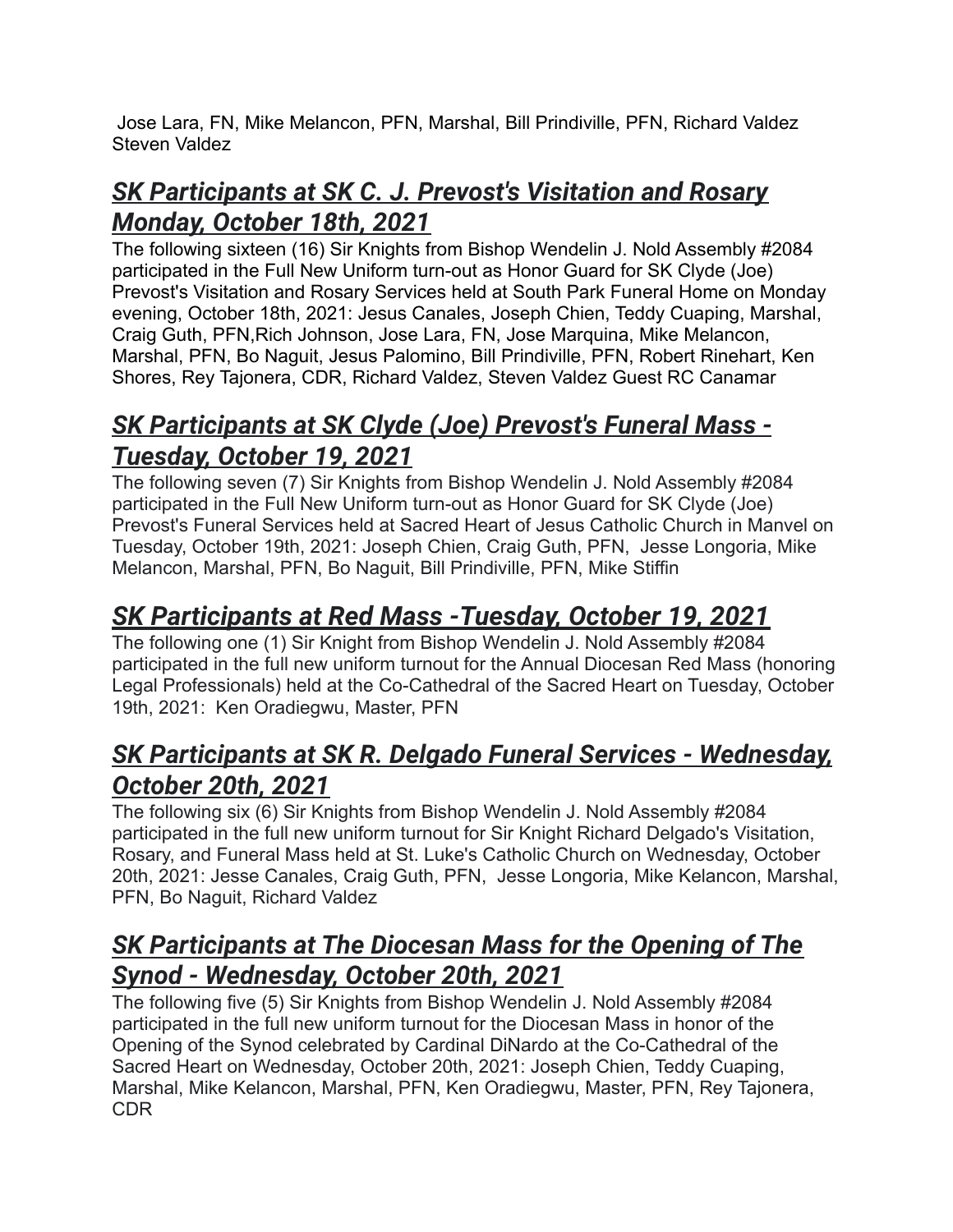# *SK Participants at the Fall 2021 Fourth Degree Exemplification - Saturday, October 23rd, 2021*

The following eight (8) Sir Knights from Bishop Wendelin J. Nold Assembly #2084 participated in the full new uniform turnout for the Fall 2021 Fourth Degree Exemplification held at Christ The Incarnate Word Catholic Church on Saturday, October 23rd, 2021: Joseph Chien - Color Guard, Teddy Cuaping, Marshal - Color Guard, Jesse Longoria, Mike Kelancon, Marshal, PFN - Color Guard, Bo Naguit - Color Guard, Ken Oradiegwu, Master, PFN, Gilbert Ramos - Color Guard, Rey Tajonera, CDR - Color Guard

# *Sir Knight Participants at the Presentation of Colors at the Banquet of the Fall 2021 Exemplification - Saturday, October 23rd, 2021*

The following six (6) Sir Knights from Bishop Wendelin J. Nold Assembly #2084 participated in the full new uniform turnout for the the Presentation of Colors at the Banquet for the Fall 2021 Fourth Degree Exemplification held at Christ The Incarnate Word Catholic Church on Saturday, October 23rd, 2021: Joseph Chien - Color Guard, Teddy Cuaping, Marshal - Color Guard, Mike Kelancon, Marshal, PFN - Color Guard, Bo Naguit - Color Guard, Gilbert Ramos - Color Guard, Rey Tajonera, CDR - Color **Guard** 

# *SK Participants at Diocesan White Mass - Saturday, October 23rd, 2021*

The following eight (8) Sir Knights from Bishop Wendelin J. Nold Assembly #2084 participated in the full new uniform turnout for the annual Diocesan White Mass honoring our Health and Medical Professionals celebrated by Cardinal DiNardo at the Co-Cathedral of the Sacred Heart on Saturday, October 23rd, 2021: Joseph Chien, Richard Johnson, Jose Lara, FN, Mike Kelancon, Marshal, PFN, Bo Naguit, Ken Oradiegwu, Master, PFN, Gilbert Ramos, Steven Valdez

# *SK Participants at Arch-Diocesan 25th Wedding Anniversary Mass - Sunday, October 24th, 2021*

The following six (6) Sir Knights from Bishop Wendelin J. Nold Assembly #2084 participated in the full new uniform turnout for the annual Arch-Diocesan 25th Wedding Anniversary Mass honoring diocesan married couples celebrating their 25th Wedding Anniversaries, celebrated by Cardinal DiNardo at the Co-Cathedral of the Sacred Heart on Sunday, October 24th, 2021: Richard Johnson, Edward Klein, Mike Melancon, Marshal, PFN, Bo Naguit, Ken Oradiegwu, Master, PFN, Rey Tajonera, CDR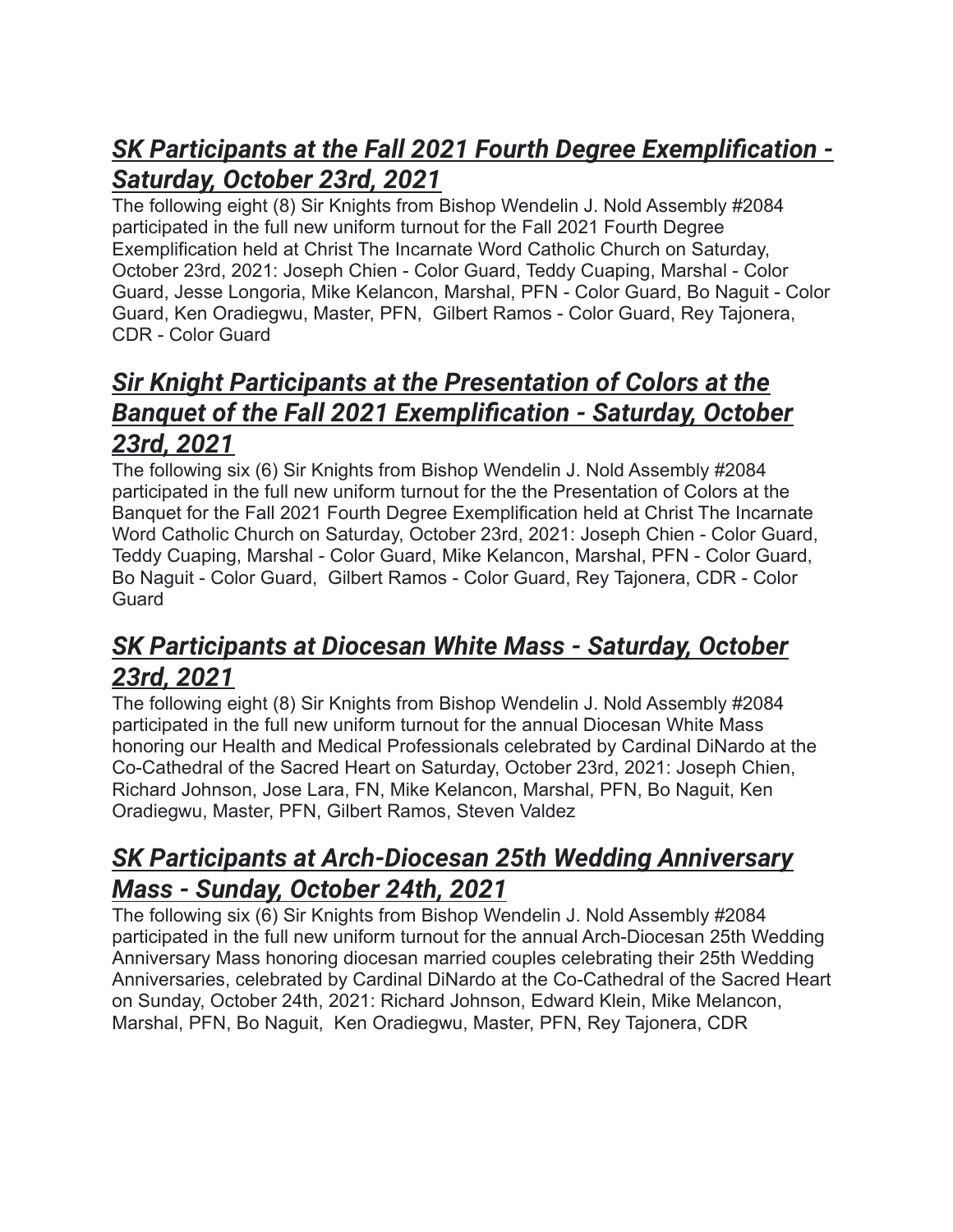# *Our Assembly has always been well represented at District and Local Turnouts with a core of dedicated Sir Knights.*

#### **UPCOMING EVENTS AND TURNOUTS**

All Sir Knights are encouraged to participate in as many of the above events as possible. **If you have the new uniform, please turnout as often as you can**. Check with the Faithful Navigator if you have any questions about a particular event or turn out. The "Rule of 72" (setting a quota for each Assembly in order to limit the number of Sir Knights participating at turn outs at the Co-Cathedral) has been suspended due to the low numbers of Sir Knights turning out at the Co-Cathedral events. All Sir Knights in the district are encouraged to make extra efforts to attend any of the turnouts at the Co-Cathedral.



#### **NEW DRILL MANUAL**

With the release of the new uniform, there is a new drill manual. See the links below for information. At some time, they will be available in print form. <http://www.kofc.org/en/members/for-members/color.html> <http://kofc.org/en/members/for-patriotic-degree/materials.html#/all/1/20-%20REPLACE%20IMAGE>

WE ALSO HAVE HARD COPIES FOR THOSE WHO WOULD LIKE ONE>>>>PLEASE GET WITH ME OR MIKE MELANCON>>THX>

### **COLOR GUARD**

*WE ENCOURAGE ALL KNIGHTS TO JOIN OUR COLOR GUARD, YOU WILL FIND THAT THE CORE GROUP IS VERY DEDICATED, IF YOU ARE ABLE AND WILLING. IT'S VERY REWARDING AND TEDDY IS A GREAT COMMANDER OF THE GUARD..*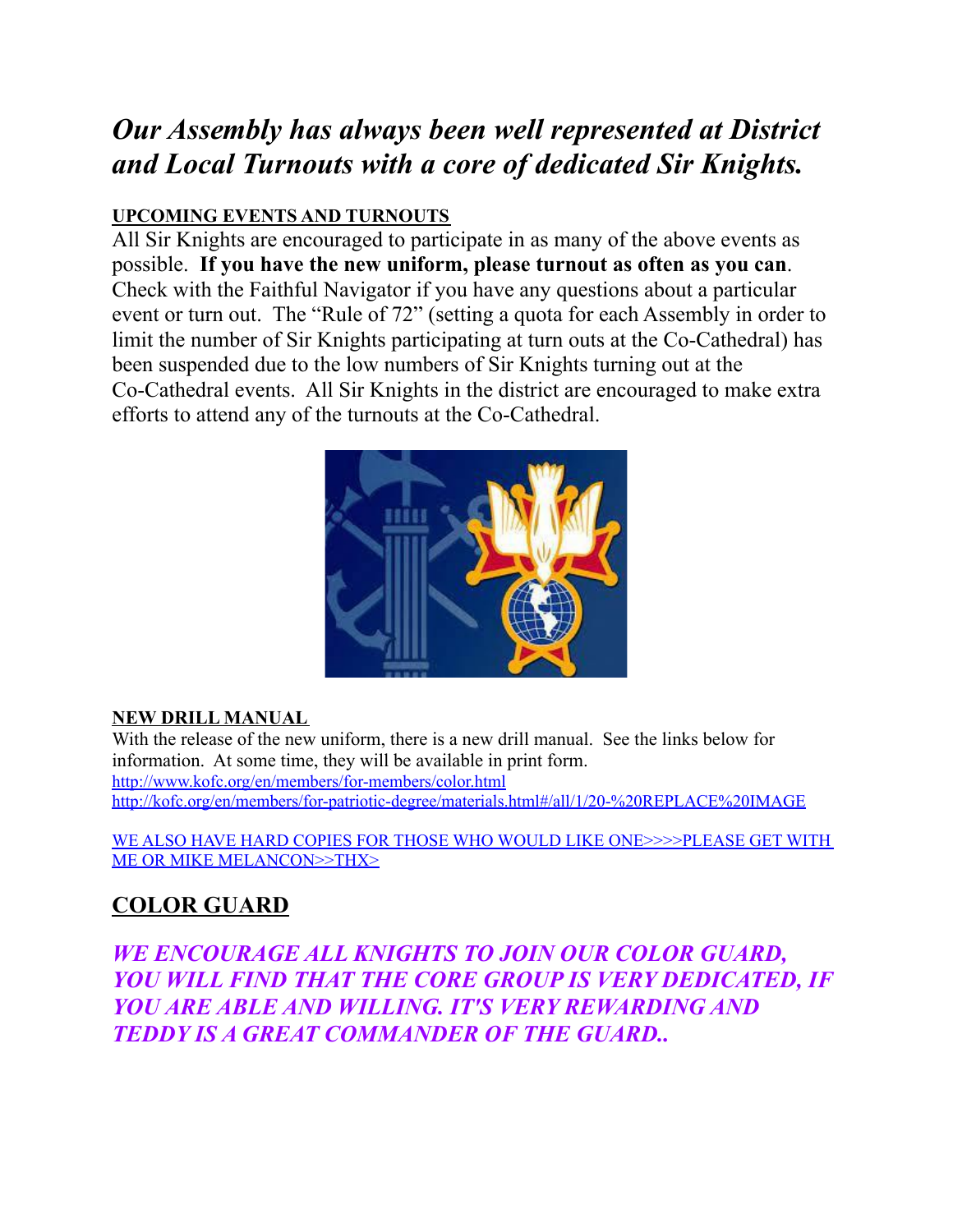If there are any SK'S interested in becoming a part of the elite Color Guard of the First District, please contact the Faithful Navigator, or Commander Teddy Cuaping for information. Rey Tajonera is now the Assistant Color Corps Commander

### **PURPOSE OF THE COLOR CORPS OF THE FOURTH DEGREE**

The primary purpose of the Fourth Degree is to encourage active Catholic citizenship and foster the spirit of patriotism in members and the community at large. The Color Corps members exemplify all the principles of our Order;

**Charity**- by the gift of their time and energies necessary to practice, perfect and perform the ceremonials and sword drill:

**Unity**- by the united efforts of Sir Knights to practice and perfect a coordinated drill for the good of the Church and the Order;

**Fraternity-** by expressing an "Esprit de Corps," sharing a common desire for drill excellence and camaraderie, and

**Patriotism**- by performing precision drill as a salute to God and to the country and visually exhibiting a love for both.

#### **COLOR CORPS DESCRIPTION**

The **Color Corps (C.C.)** has two sub-groups, the **Color Guard (C.G.)** and the **Honor Guard (H.G.).** The Color Guard consists of the flag bearers and at least two members of the Honor Guard who escorts the colors. The Honor Guard consists of members of the Color Corps who have mastered the Manual of the Sword.

In many assemblies, all members of the Color Corps belong to the Honor Guard. This should be kept in mind when following the procedures in the Color Corps Manual.

The public appearance of Fourth Degree knights as a Color Corps at religious and civic functions is an important activity for each assembly. They add dignity and the pride of Church and country to any event. By these public demonstrations their loyalties bring credit to themselves and to the Knights of Columbus.

If I have inadvertently failed to mention you in your attendance at a turnout, please let me know so that we can properly recognize your commitments.

> *"THANK YOU ALL FOR YOUR ATTENDANCE AND DEDICATION"*